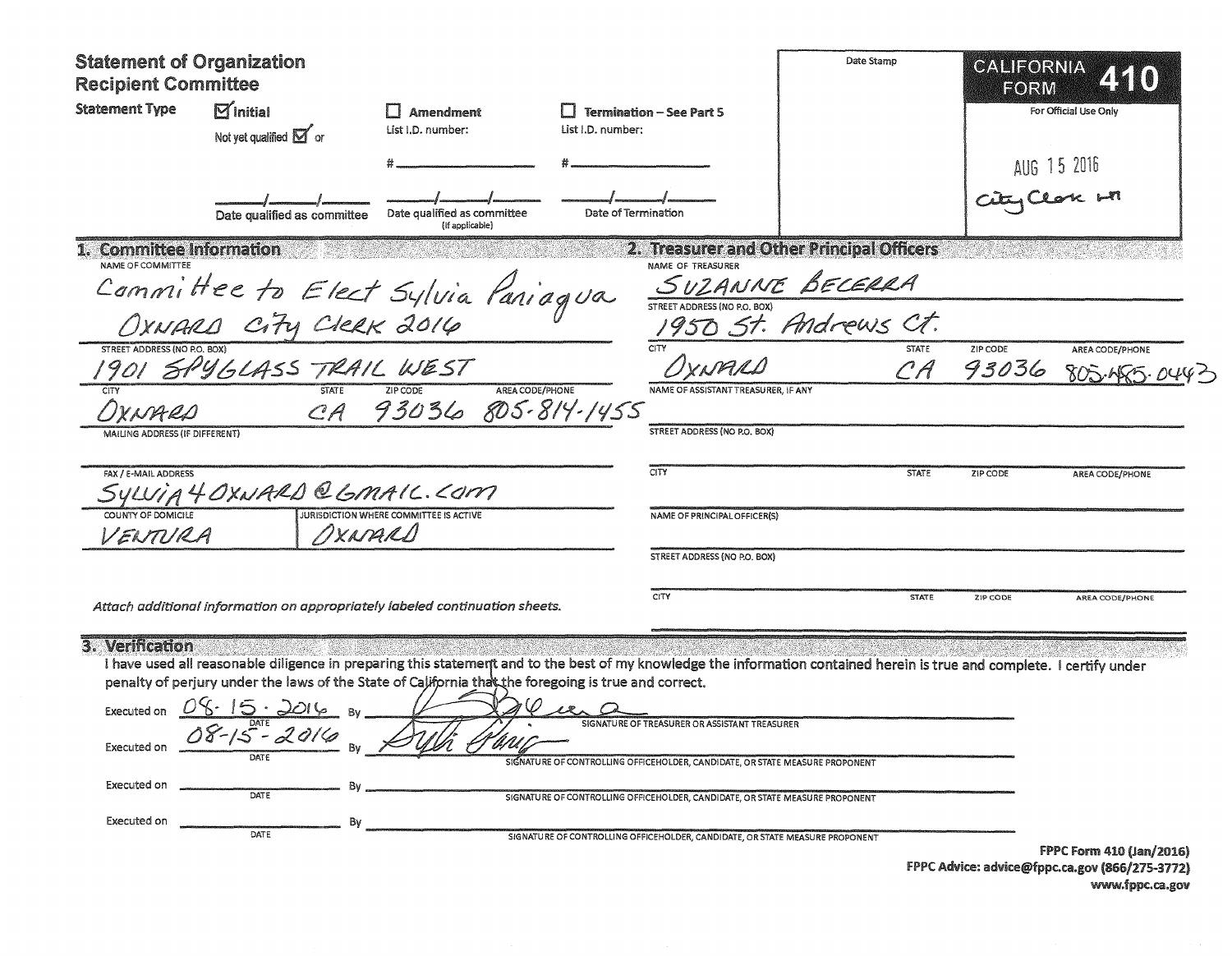| <b>Statement of Organization</b><br><b>Recipient Committee</b><br><b>INSTRUCTIONS ON REVERSE</b> | CALIFORNIA A40<br><b>EORM</b><br>l Page 2 |
|--------------------------------------------------------------------------------------------------|-------------------------------------------|
| COMMITTEE NAME<br>Committee to Elect Sylvia Paniagua Oxwald City Lleak-2016                      | I I.D. NUMBER                             |
|                                                                                                  |                                           |

. All committees must list the financial institution where the campaign bank account is located.

| NAME OF FINANCIAL INSTITUTION                          |                            | AREA CODE/PHONE | <b>BANK ACCOUNT NUMBER</b> |          |
|--------------------------------------------------------|----------------------------|-----------------|----------------------------|----------|
|                                                        |                            |                 |                            |          |
| <b>ADDRESS</b>                                         |                            | <b>CITY</b>     | <b>STATE</b>               | ZIP CODE |
| 500                                                    | Dr. 1st Floor<br>Esplanade |                 |                            |          |
| 4. Type of Committee Complete the applicable sections. |                            |                 |                            |          |

## Controlled Committee

- . List the name of each controlling officeholder, candidate, or state measure proponent. If candidate or officeholder controlled, also list the elective office sought or held, and district number, if any, and the year of the election.
- \* list the political party with which each officeholder or candidate is affiliated or check "nonpartisan."
- \* If this committee acts jointly with another controlled committee, list the name and identification number of the other controlled committee.

| NAME OF CANDIDATE/OFFICEHOLDER/STATE MEASURE PROPONENT | ELECTIVE OFFICE SOUGHT OR HELD<br>(INCLUDE DISTRICT NUMBER IF APPLICABLE) | YEAR OF ELECTION | PARTY          |
|--------------------------------------------------------|---------------------------------------------------------------------------|------------------|----------------|
| Paniagua                                               | UXNARD CITY CLERK                                                         | 70/6             | i⊿ Nonpartisan |
|                                                        |                                                                           |                  |                |

Primarily Formed Committee **1944** Primarily formed to support or oppose specific candidates or measures in a single election. List below:

| CANDIDATE(S) NAME OR MEASURE(S) FULL TITLE (INCLUDE BALLOT NO. OR LETTER) | CANDIDATE(S) OFFICE SOUGHT OR HELD OR MEASURE(S) JURISDICTION<br>(INCLUDE DISTRICT NO., CITY OR COUNTY, AS APPLICABLE) | <b>CHECK ONE</b> |        |
|---------------------------------------------------------------------------|------------------------------------------------------------------------------------------------------------------------|------------------|--------|
|                                                                           |                                                                                                                        | <b>SUPPORT</b>   | OPPOSE |
|                                                                           |                                                                                                                        | <b>SUPPORT</b>   | OPPOSE |

FPPC Form 410 (Jan/2016) FPPC Advice: advice@fppc.ca.gov (866/275-3712) www.fppc.ca.gov